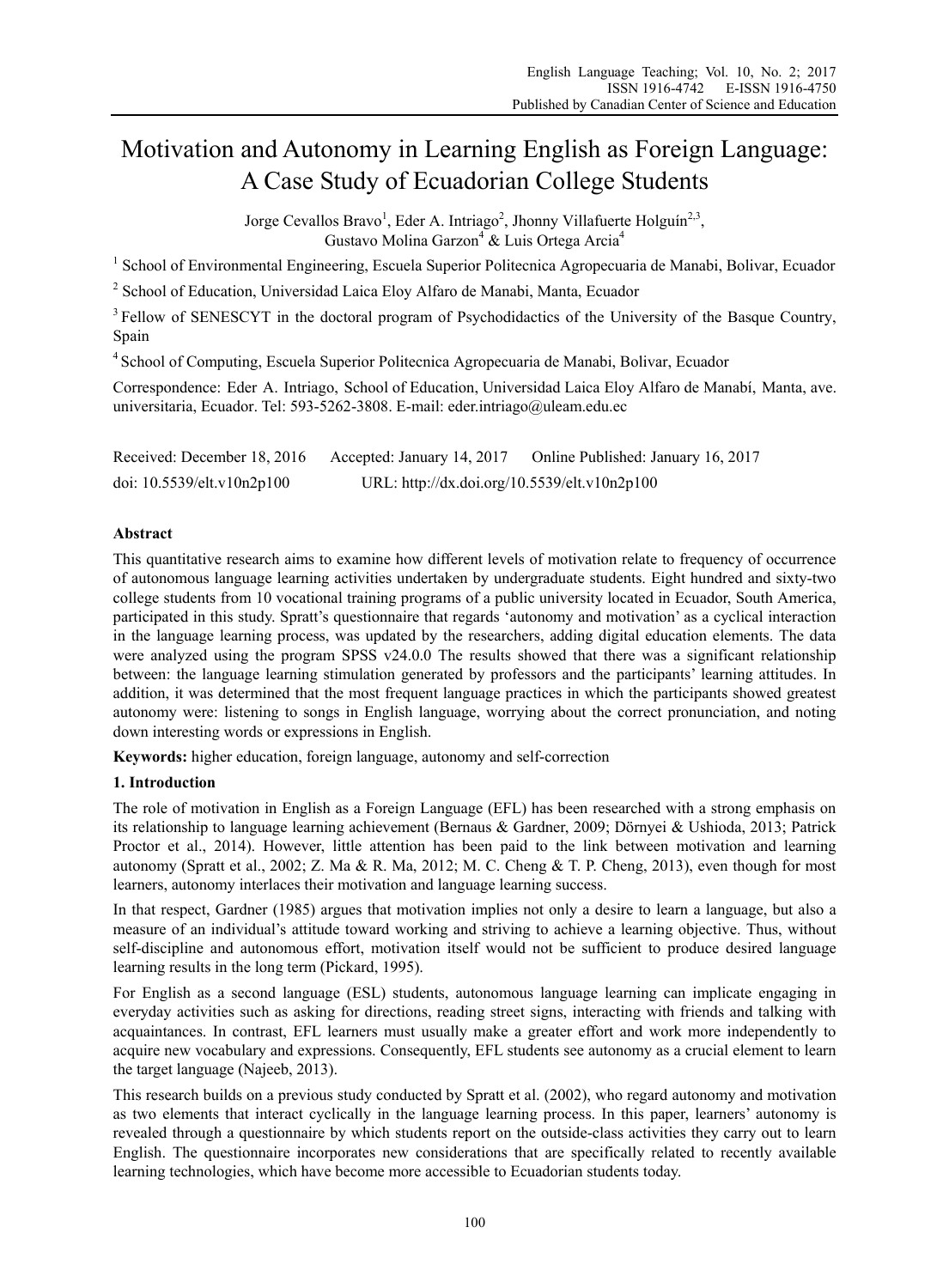The researchers explored the relationship between motivation and autonomy in EFL students of a public university in the province of Manabí, Ecuador. The primary aim of the study was to examine how different levels of motivation relate to frequency of occurrence of autonomous language learning activities undertaken by undergraduate students.

Even though research on autonomy is not novel, new studies must emerge to provide insights into the evolution of autonomous language learning strategies and their relationship to the technological resources available to learners.

## **2. Literature Review**

## *2.1 The Role of Motivation in Language Learning*

Ever since the 1970s, researchers have hypothesized that students with favorable attitudes toward language learning will exhibit high levels of proficiency in the target language (Gardner, 1979; Masgoret & Gardner, 2003). Motivation is classified as intrinsic and extrinsic (Dickinson, 1995). Intrinsically motivated students enjoy learning a second or foreign language for its own sake, while extrinsically motivated learners, are often persuaded by external rewards associated with language learning (Noels et al., 1999; Falout et al 2009). Vallerand (1997) proposed that language learners with intrinsic motivation tend to produce positive learning results, while extrinsic motivation is more associated with negative learning outcomes. In other words, intrinsically motivated learners retain the content for a longer period, and this retention is self-sustained.

As put forward by Lamb (2002), motivation is crucial for producing positive language learning results even in places with contextual educational constraints. In his study, he found that motivation played an important role in English learning among a group of Indonesian students in disadvantaged educational conditions. Dörnyei and Ushioda (2013) also believe that EFL learning success is related to learners' motivation.

Furthermore, studies show that motivation is enhanced when students produce high language learning achievement (McCombs, 1994; Pintrich & Schunk, 2002). Spratt et al. (2002) argue that positive learning results foster motivation which in turn intensifies learning success. Motivation plays an important role in L2 achievement. For this reason, it is necessary to view motivation as one of the main factors that trigger learners' ambition to learn an L2.

# *2.2 College Students' Autonomy and Language Learning Process*

Autonomy, from Holec's perspective (1981), is the ability of language learners to manage their own learning using appropriate strategies to obtain a desired language proficiency goal. Some of the strategies selected by autonomous language learners may include: a) finding a suitable learning methodology, b) setting learning goals, c) deciding learning content and pace, d) supervising the learning process, and e) assessing learning achievements objectively (Zhuang, 2010).

Dang (2010) suggests that the concept of autonomy does not only encompass the students' "ability" to take charge of their own education, but it also implicates having the "capacity" to take responsibility for the whole learning process. Driven by this concept, universities and language learning centers have integrated the use of technology into the learning curriculum so as to provide students with the means of promoting and enhancing their autonomy (Yan, 2007).

Learning autonomy can be acquired and fostered through formal education, as indicated by Sanprasert (2010). Language teachers can promote their students` autonomy through appropriate training that encourages students to work independently. For instance, Firth (1997) points out that equipping students with self-monitoring and self-correcting abilities allows them to realize their capacity to teach themselves without much reliance on teacher instruction. Holec (1981) maintains that autonomy is not inborn but must be acquired either by "natural means" or through "formal learning". Because autonomy allows learners to materialize their learning aspirations through hard work and persistent dedication, it plays an essential role in the process of learning an L2.

## *2.3 Links between Motivation for Learning and Autonomy*

Dickinson (1995) said that autonomous language learners become more highly motivated when they achieve their expected learning outcomes. In contrast, learners who constantly experience failure in learning a language may end up having a negative attitude towards the target language, which in turn could result in a lack of interest to engage in the process autonomous activities.

Autonomy is viewed by some scholars (i.e. Pintrich, 1999; Vandergrift, 2005) as the result of motivation. They argue that only those who have an interest or motivation (extrinsic or intrinsic) to learn an L2 can have the necessary discipline to engage in hard work and devotion to learning the target language. However, other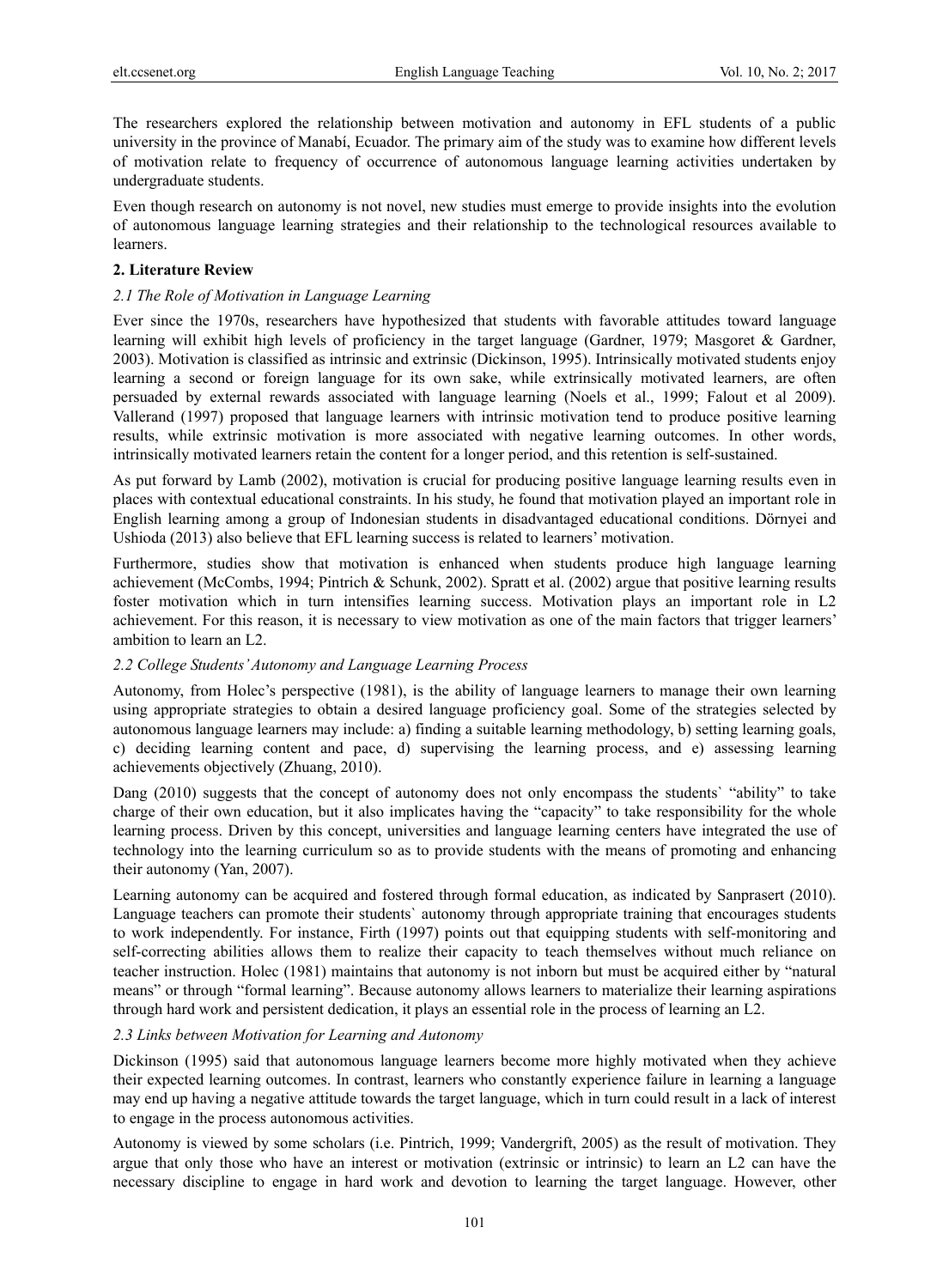scholars, such as Dörnyei, and Csizér (1998) suggest that motivation comes after autonomy. In fact, a history of debate emerged within the literature as to whether motivation is a cause or an effect of autonomy (Spratt et al., 2002). More recently, in words of Dörnyei and Ushioda (2013) the consensus is that motivation, autonomy and learning achievement are interrelated forming a cyclical process (see Figure 1).



Figure 1. Cyclical process of motivation, autonomy, and achievement in EFL learning

# *2.4 Autonomous Language Learning Supported by Technology*

Although the meaning and concept of autonomy have been made clear by researchers over the past decades, autonomous L2 learning strategies have evolved together with the new technological advances. Throughout history, language teachers have incorporated new technologies as tools to facilitate their lesson delivery. The technologies that first had been used in teaching were soon adopted by learners as part of their autonomous language learning activities.

Almost a century ago, Clarke (1918) reported on the importance of speech recording (by means of a phonograph) in teaching pronunciation. Later, in the 1960s and 1970s, the language laboratory became a conspicuous device for L2 instruction (Salaberry, 2001). Television and radio broadcasts (Shmarak & Dostal, 1965) and video cassette recorders (Swaffar & Vlatten, 1997) were also integrated in language learning. More recently, the Internet has almost replaced previous L2 learning technologies, especially among young learners (Alias, Manan, Yusof, & Pandian, 2012). Mobile applications are now accessible to virtually anyone with a smartphone. Researchers agree that today language learners have more access to educational resources than they did before, due to the communication capabilities brought about by the Internet (Blake, 2013). The research questions of this study are as follows:

1) What is the relationship between students' perception of their responsibilities and the ability to learn English as a foreign language?

2) How do different levels of motivation relate to frequency of engagement in outside-class activities carried out by EFL learners?

# **3. Methods**

# *3.1 Setting and Participants*

The study was conducted in Ecuador in 2015. The participants were students from a language center of a public university in the province of Manabí. The sample consisted of 862 students from seven different academic programs and 10 terms. They were taking English as a compulsory subject as a graduation requirement. The frequency of participation was heterogeneous from 26% from the first semester and 1.5% from the tenth semesters. About participants' sex, 50.7% were female and 49.3% were male. Almost all participants were teenagers and young adults (average age=20.50; Standard Deviation SD=2.73).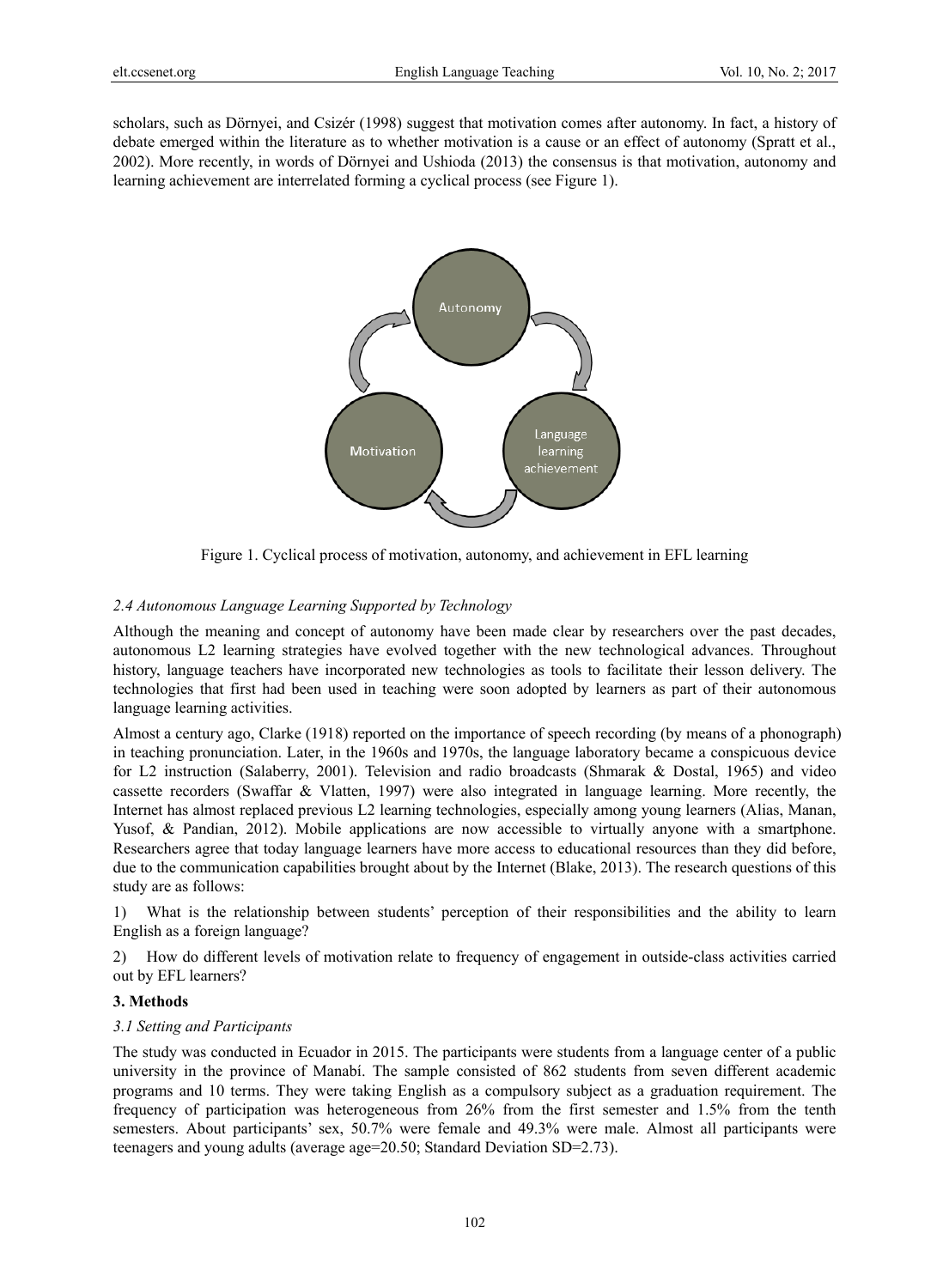| Academic Program                 | Frequency | Academic Term          | Frequency |
|----------------------------------|-----------|------------------------|-----------|
| <b>Agricultural Engineering</b>  | 85        | <b>First Semester</b>  | 222       |
| Agroindustrial Engineering       | 100       | Second Semester        | 132       |
| <b>Business Administration</b>   | 232       | <b>Third Semester</b>  | 153       |
| Computer Engineering             | 69        | <b>Fourth Semester</b> | 103       |
| <b>Environmental Engineering</b> | 217       | Fifth Semester         | 83        |
| Tourism Management               | 77        | Sixth Semester         | 38        |
| Veterinary Medicine              | 82        | Seventh Semester       | 43        |
|                                  |           | Eighth Semester        | 46        |
| Total                            | 862       | Ninth Semester         | 29        |
|                                  |           | <b>Tenth Semester</b>  | 13        |
|                                  |           | Total                  | 862       |

#### Table 1. Frequency of students by academic program and term

# Source: ESPAM (2015).

## *3.2 Instrument*

The instrument employed in the study was a Likert scale questionnaire, which was adapted from Spratt et al. (2002). The researching team made modifications to the original questionnaire to include language-learning activities that students could do during their classes with the help of available technology (i.e. smartphones, media players, tablets, etc.) that were not massively available when Spratt presented the original instrument. The participants had to choose between 5 alternative answers from  $1 = Not$  at all agree' to  $5 =$  totally agree'. The current version of the questionnaire was analyzed using SPSS  $v24.0.0$  obtaining a Cronbach Alpha index = .890 for its 64 items; which represents a high validity and reliability level in accordance with international social research standards.

The questionnaire included a background information section to collect data with regard to participants' academic program, English language level, gender and age; and four main sections (see Appendix 1), which are detailed as follows:

Section 1 contained participants' self-perception of motivation for English learning.

Section 2 explored the participants' perceptions of their professors' stimulation and attitudes to promote engagement in outside and inside class activities to learn English.

Section 3 aimed at identifying participants' autonomous language learning behavior through the actual English learning activities that participants engaged in inside and outside the classroom.

Section 4 explored the determination of the participants' levels of motivation in the execution of autonomous EFL learning activities.

## *3.3 Procedures for Data Collection and Analysis*

Before administering the questionnaire, the researchers obtained informed consent from the university authorities. Fifteen English language teachers were instructed, personally and through a video session, about the objective of the study and the content of the questionnaire. This step was not compulsory; however, participants were informed about the importance of their collaboration in order to improve the current service in the Language Center. The researchers asked teachers to request participants to complete the questionnaire thoroughly to obtain a satisfactory response rate. But teachers were also requested to avoid influencing on their students' responses by telling the participants that there were no right or wrong answers. Their answers only had to be consistent with their own beliefs.

Data analysis was carried out by means of SPSS v24.0.0. Comparisons were conducted using items from Section 1 and Section 2 (responsibilities and abilities, respectively), and Section 3 and 4 (motivation and activities, respectively). Chi-square tests were applied to assess the relationship between the differing frequencies of response concerning the following elements: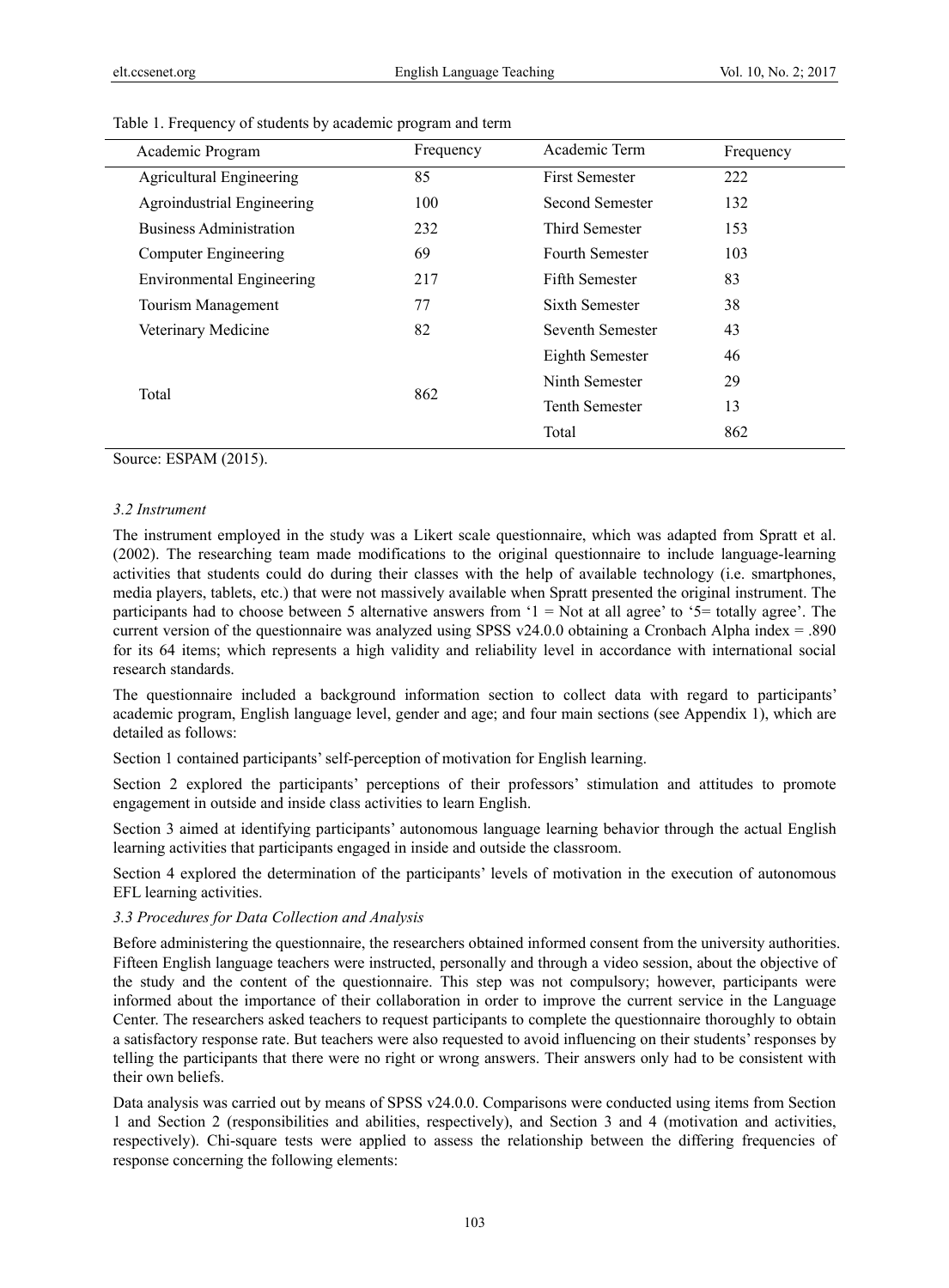a. Relationship about participants' perception of teacher stimulation for EFL autonomous learning vs. their learning attitudes.

b. Relationship about participants' perception of their learning attitudes and their initiatives for EFL practice outside of the class.

c. Univariate analysis between participants' self-perception vs. autonomous EFL learning activities.

# **4. Findings**

Section 1: Participants' self-perception of motivation for EFL learning.

To obtain this data, the participants were asked about their self-perception of their level of motivation to learn English. Next are exposed their responses.

| Categories                            | Frequency | Percentage | Validated<br>Percentage | Accumulated<br>Percentage |
|---------------------------------------|-----------|------------|-------------------------|---------------------------|
| Not at all motivated to learn English | 54        | 6.3        | 6.3                     | 6.3                       |
| Slightly motivated to learn English   | 83        | 9.6        | 9.6                     | 15.9                      |
| Motivated to learn English            | 300       | 34.8       | 34.8                    | 50.7                      |
| Well-motivated to learn English       | 222       | 25.8       | 25.8                    | 76.5                      |
| Highly motivated to learn English     | 203       | 23.5       | 23.5                    | 100.0                     |
| Total                                 | 862       | 100.0      | 100.0                   |                           |
|                                       |           |            |                         |                           |

Table 2. Participants' self-perception of their motivation for learning English

Source: Survey (2015).



Figure 2. Participants' self-perception of motivation for EFL learning

Section 2: Participants' perception of their teacher's attitudes for the stimulation of engage students in outside and inside English language class activities.

In this statistical analysis, the Chi-square of Pearson is used to determine the relationships between participants' perceptions of their attitudes towards EFL learning and their professors' stimulation for learning.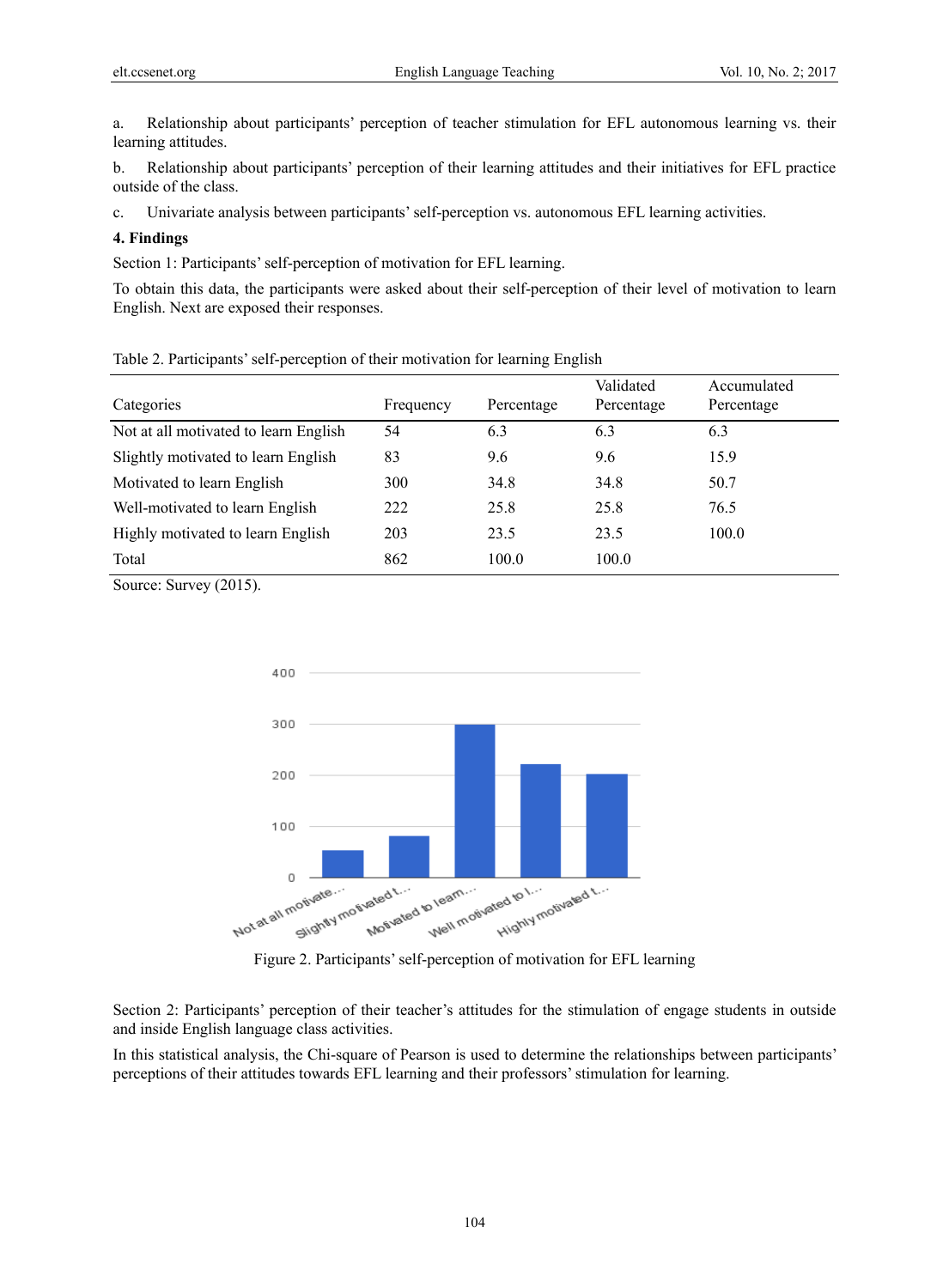| Table 3. Relationship between teachers' stimulation and participants attitudes for foreign language learning |  |  |  |  |
|--------------------------------------------------------------------------------------------------------------|--|--|--|--|

| Items                                                                                         | Chi square<br>Pearson | $\mathbf f$    | p value |
|-----------------------------------------------------------------------------------------------|-----------------------|----------------|---------|
| 1. Verify you achieve the learning objectives set out in the English<br>language course?      | 16.66                 | $\overline{2}$ | 0.000   |
| 2. Make sure you engage in outside class activities related to<br>language learning?          | 13.82                 | 2              | 0.001   |
| 3. Identify the methodology that keeps you motivated to learn<br>English outside class?       | 3.88                  | $\overline{2}$ | 0.143   |
| 4. Recognize your difficulties and challenges in learning English?                            | 25.38                 | $\overline{2}$ | 0.000   |
| 5. Make you work harder?                                                                      | 6.58                  | 2              | 0.037   |
| 6. Choose the focus and objectives of your English course?                                    | 4.75                  | $\overline{2}$ | 0.093   |
| 7. Choose the content of your next English lesson?                                            | 32.09                 | 2              | 0.000   |
| 8. Create the learning environment that keeps you motivated to<br>learn English?              | 29.46                 | 2              | 0.000   |
| 9. Make sure you find the opportunity to use English with a<br>foreigner outside class?       | 5.88                  | $\overline{2}$ | 0.053   |
| 10. Increase your awareness of your errors in listening, reading,<br>speaking and writing?    | 39.28                 | $\overline{2}$ | 0.000   |
| 11. Stimulate your interest in using additional materials (books,<br>dictionaries, magazines, | 8.01                  | 2              | 0.018   |
| 12. Assess your progress in learning English?                                                 | 36.59                 | 2              | 0.000   |
| 13. Decide how long you spend on your learning activities outside<br>class?                   | 53.80                 | $\overline{2}$ | 0.000   |

Source: Survey (2015).

The application of Chi - square of Pearson showed a significant relationship between almost all the participants' perceptions of their teachers' stimulations and participants' attitudes for EFL learning under the condition Chi-square Pearson  $\le$  = .05; except for the items: No. 6 (Choose the focus and objectives of your English course?) Chi-square Pearson = .093; and item No. 9 (Make sure you find the opportunity to use English with a foreigner outside class?) Chi-square Pearson = .053.

Section 3: Identifying participants` autonomous language learning behavior through the actual English learning activities that participants engaged in inside and outside the classroom.

Chi-Square of Pearson was applied to determine the relationship between participants EFL attitudes and their initiatives for the autonomous practice of EFL.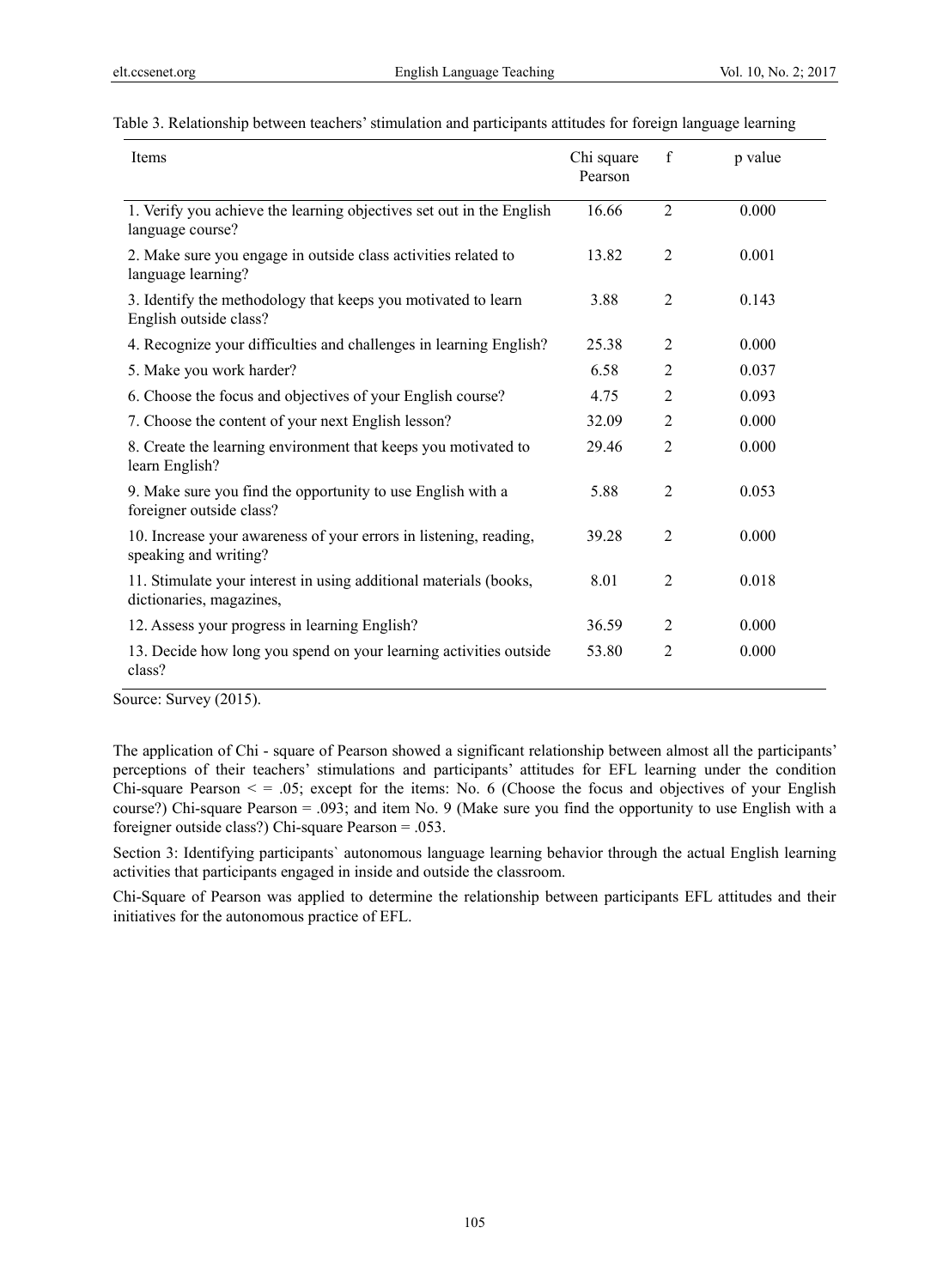| Items: Section 1. Participants attitudes<br>for EFL learning                                     | Items: Section 2. Participants'<br>perception of their initiatives for EFL<br>practice                                                                      | Chi-square<br>Pearson | df             | $\mathbf{P}$ |
|--------------------------------------------------------------------------------------------------|-------------------------------------------------------------------------------------------------------------------------------------------------------------|-----------------------|----------------|--------------|
| 1. Verify you achieve the learning<br>objectives set out in the English<br>language course?      | 14. Assessing your achievement of the<br>learning 7 set out in the English<br>language course?                                                              | 44.92                 | $\overline{2}$ | 0.000        |
| 2. Make sure you engage in outside<br>class activities related to language<br>learning?          | 15. Engaging in outside class activities<br>related to language learning?                                                                                   | 18.39                 | $\overline{2}$ | 0.000        |
| 3. Identify the methodology that keeps<br>you motivated to learn English outside<br>class?       | 16. Choosing a learning approach that<br>keeps you motivated to learn English<br>outside class                                                              | 16.96                 | $\overline{2}$ | 0.000        |
| 4. Recognize your difficulties and<br>challenges in learning English?                            | 21. Identifying your weaknesses in<br>English?                                                                                                              | 11.30                 | $\overline{2}$ | 0.004        |
| 7. Choose the content of your next<br>English lesson?                                            | 17. Giving ideas to your teacher about<br>learning activities to use in your next<br>class?                                                                 | 28.28                 | $\overline{2}$ | 0.000        |
| 9. Make sure you find the opportunity to<br>use English with a foreigner outside<br>class?       | 24. Finding the opportunity to use<br>English with a foreigner outside class?                                                                               | 8.40                  | 2              | 0.015        |
| 10. Increase your awareness of your<br>errors in listening, reading, speaking and<br>writing?    | 19. Noticing your own errors when<br>using English to communicate with<br>other people?                                                                     | 50.10                 | $\overline{2}$ | 0.000        |
| 11. Stimulate your interest in using<br>additional materials (books, dictionaries,<br>magazines, | 22. Using additional materials (books,<br>dictionaries, etc.) and electronic devices<br>(tablets, smartphones, etc.) for learning<br>English outside class? | 20.75                 | $\overline{2}$ | 0.000        |
| 12. Assess your progress in learning<br>English?                                                 | 23. Evaluating your progress in learning<br>English?                                                                                                        | 50.88                 | $\overline{2}$ | 0.000        |
| 13. Decide how long you spend on your<br>learning activities outside class?                      | 20. Deciding how long you spend on<br>your English learning activities outside<br>class?                                                                    | 14.95                 | 2              | 0.001        |

Table 4. Participants' learning attitudes and autonomy

Source: Survey (2015).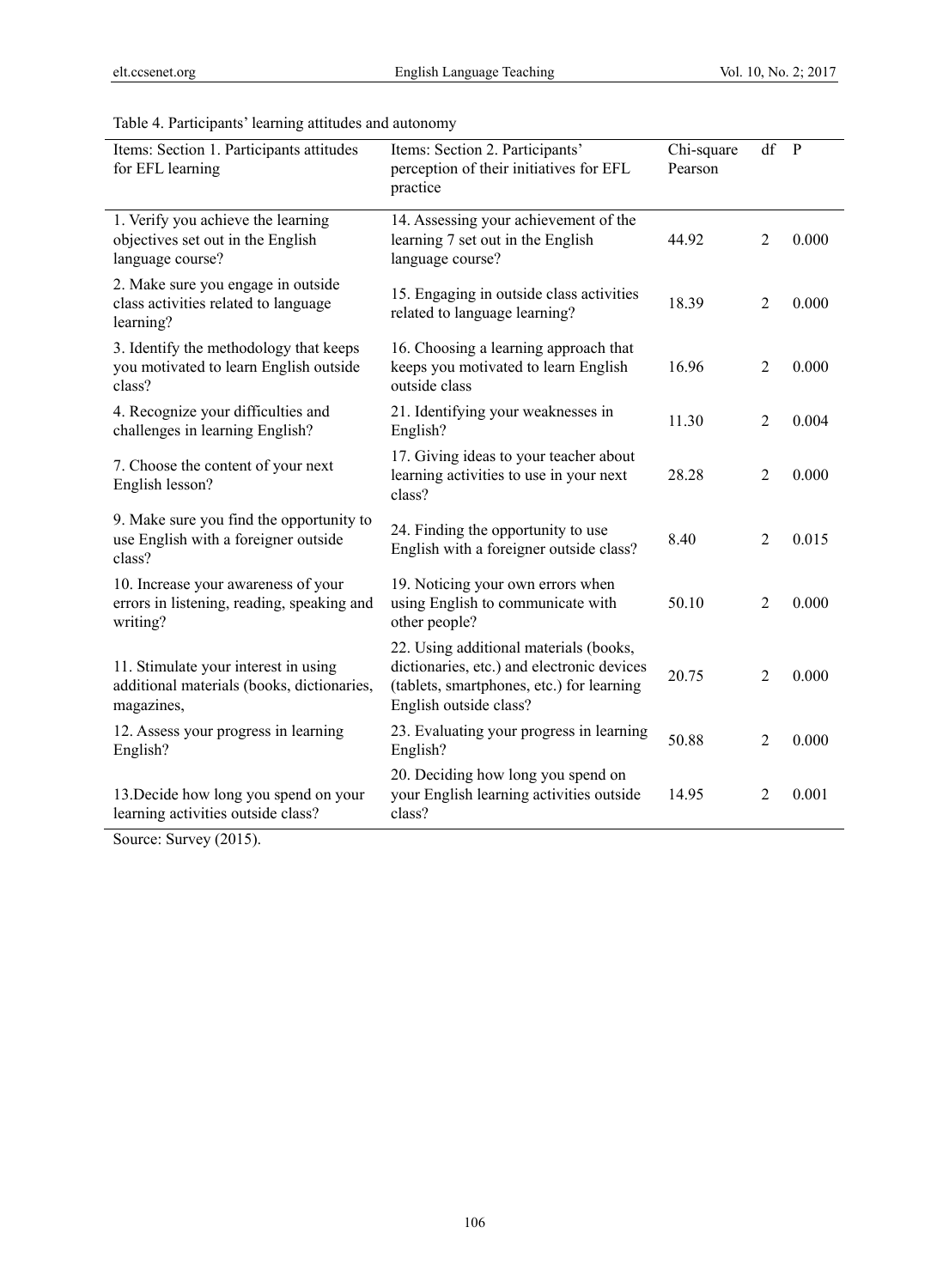| Section 1. Participants attitudes for EFL<br>learning                                            | Section 2. Participants' perception of their<br>initiatives for EFL practice                                                                                | Chi<br>square<br>Pearson | P<br>value |
|--------------------------------------------------------------------------------------------------|-------------------------------------------------------------------------------------------------------------------------------------------------------------|--------------------------|------------|
| 1. Verify you achieve the learning<br>objectives set out in the English language<br>course?      | 14. Assessing your achievement of the<br>learning objectives set out in the English<br>language course?                                                     | 44.92                    | 0.000      |
| 2. Make sure you engage in outside class<br>activities related to language learning?             | 15. Engaging in outside class activities<br>related to language learning?                                                                                   | 18.39                    | 0.000      |
| 3. Identify the methodology that keeps you<br>motivated to learn English outside class?          | 16. Choosing a learning approach that<br>keeps you motivated to learn English<br>outside class                                                              | 16.96                    | 0.000      |
| 4. Recognize your difficulties and<br>challenges in learning English?                            | 21. Identifying your weaknesses in<br>English?                                                                                                              | 11.30                    | 0.004      |
| 7. Choose the content of your next English<br>lesson?                                            | 17. Giving ideas to your teacher about<br>learning activities to use in your next class?                                                                    | 28.28                    | 0.000      |
| 9. Make sure you find the opportunity to<br>use English with a foreigner outside class?          | 24. Finding the opportunity to use English<br>with a foreigner outside class?                                                                               | 8.40                     | 0.015      |
| 10. Increase your awareness of your errors<br>in listening, reading, speaking and writing?       | 19. Noticing your own errors when using<br>English to communicate with other people?                                                                        | 50.10                    | 0.000      |
| 11. Stimulate your interest in using<br>additional materials (books, dictionaries,<br>magazines, | 22. Using additional materials (books,<br>dictionaries, etc.) and electronic<br>devices (tablets, smartphones, etc.) for<br>learning English outside class? | 20.75                    | 0.000      |
| 12. Assess your progress in learning<br>English?                                                 | 23. Evaluating your progress in learning<br>English?                                                                                                        | 50.88                    | 0.000      |
| 13. Decide how long you spend on your<br>learning activities outside class?                      | 20. Deciding how long you spend on your<br>English learning activities outside class?                                                                       | 14.95                    | 0.001      |

Table 5. Participant' learning attitudes and EFL autonomous practice

Source: Survey (2015).

In this case, all the relationships obtained a Chi-square of Pearson  $\le$  = .05; which established the correlation among all the items compared. These results showed a significant relationship between participants' attitudes towards learning English and their being autonomous learners.

Section 4: Determination of the participants´ levels of motivation in the execution of autonomy EFL learning activities. In the following table, it is possible to observe the EFL practice that participants can carry out (always) autonomously or (never) or not.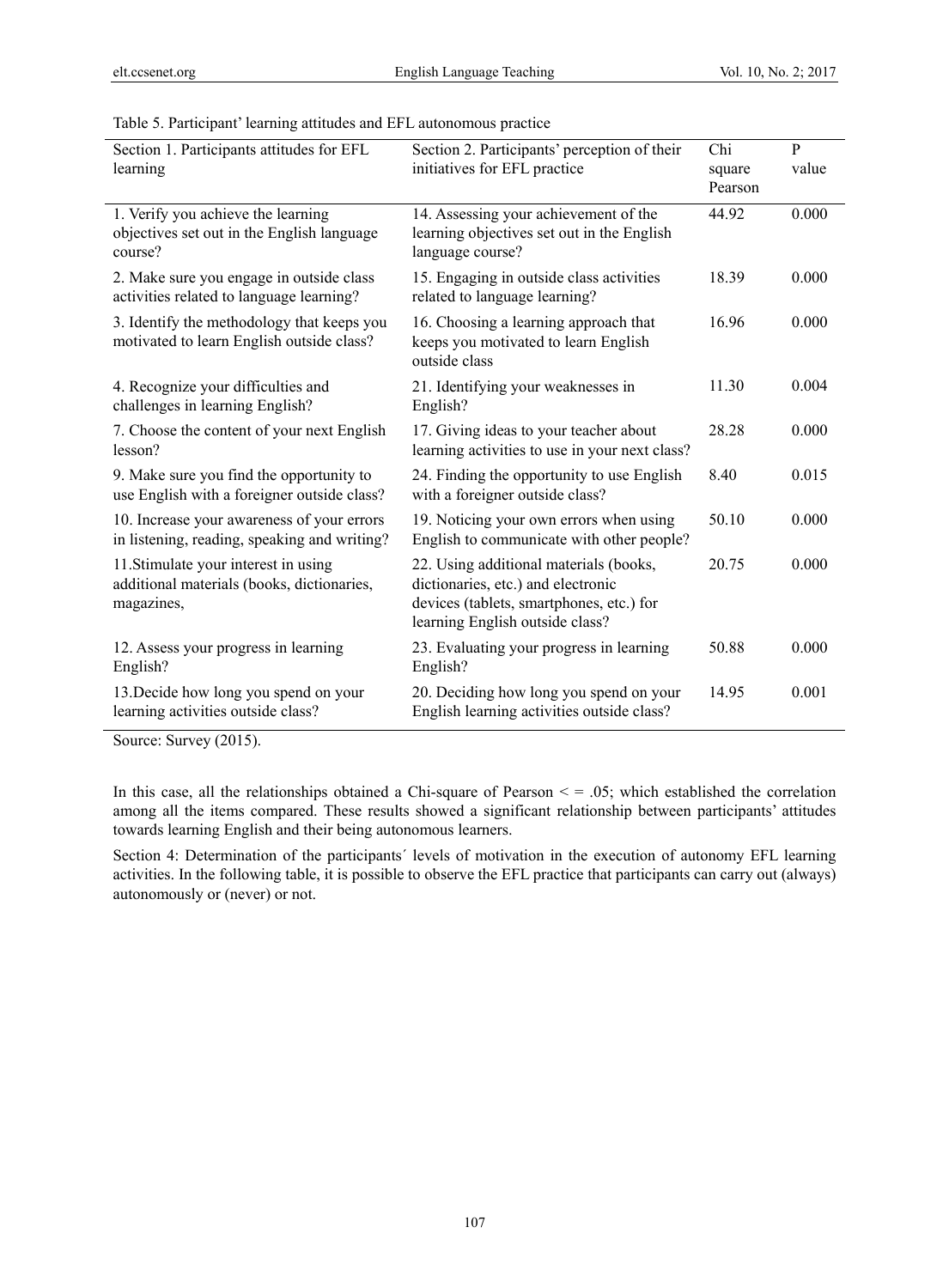# Table 6. Participants' learning attitudes and EFL autonomous practice

|                                                                                             | Never |      |      | Rarely Sometimes Most of the Always |      |
|---------------------------------------------------------------------------------------------|-------|------|------|-------------------------------------|------|
| EFL Autonomous practices                                                                    |       |      |      | time                                |      |
| read academic or nonacademic material in English?                                           | 10.0  | 37.8 | 39.9 | 9.2                                 | 3.1  |
| visited websites with information in English?                                               | 18.3  | 30.7 | 35.0 | 12.8                                | 3.1  |
| sent e-mails in English?                                                                    | 57.2  | 28.1 | 10.9 | 2.7                                 | 1.2  |
| used a Web App to improve your English on your<br>cell-phone or other electronic devices?   | 17.4  | 18.6 | 33.6 | 18.4                                | 11.9 |
| listened to podcasts in English?                                                            | 28.1  | 34.2 | 24.9 | 8.6                                 | 4.2  |
| talked to a foreigner in English?                                                           | 55.1  | 24.9 | 15.2 | 3.1                                 | 1.6  |
| (Reading) looked up new words in a dictionary?                                              | 7.3   | 19.1 | 36.8 | 24.4                                | 12.4 |
| watched TV programs in English?                                                             | 7.8   | 17.7 | 40.6 | 22.4                                | 11.5 |
| (Listen) watched a movie in English?                                                        | 3.7   | 17.6 | 39.4 | 25.3                                | 13.9 |
| (Listen skill) listened to songs in English?                                                | 6.6   | 9.9  | 29.5 | 26.2                                | 27.8 |
| written a letter to a friend in English?                                                    | 52.2  | 25.6 | 11.7 | 5.8                                 | 4.6  |
| (speaking skill) worried about finding the correct<br>pronunciation of an English word?     | 6.4   | 10.7 | 26.2 | 31.2                                | 25.5 |
| (Writing) chatted online with a foreigner in English?                                       | 68.7  | 17.1 | 9.0  | 3.1                                 | 2.1  |
| (Reading+Writing) enrolled in an online course in English?                                  | 74.0  | 13.3 | 7.5  | 3.9                                 | 1.2  |
| (Writing) noted down interesting words or expressions in<br>English?                        | 5.5   | 17.3 | 35.5 | 23.0                                | 18.8 |
| shared your knowledge of English with a friend?                                             | 7.9   | 24.5 | 36.1 | 21.3                                | 10.2 |
| asked your teacher or other students about something you<br>would like to learn in English? | 8.6   | 24.6 | 34.9 | 19.5                                | 12.4 |
| helped your friends with an assignment?                                                     | 12.9  | 28.9 | 35.0 | 16.5                                | 6.7  |
| used a piece of software in English?                                                        | 20.2  | 27.8 | 28.0 | 16.1                                | 7.9  |
| taken online quizzes to evaluate your English?                                              | 50.2  | 25.9 | 15.2 | 6.1                                 | 2.6  |
| done grammar exercises?                                                                     | 23.8  | 27.3 | 28.4 | 13.7                                | 6.8  |
| (Writing) written an essay in English?                                                      | 64.6  | 19.4 | 11.4 | 3.1                                 | 1.5  |
| challenged your classmates to new English vocabulary and                                    |       |      |      |                                     |      |
| expressions?                                                                                | 34.9  | 37.0 | 18.8 | 6.6                                 | 2.7  |
| made suggestions to your teacher?                                                           | 39.7  | 33.2 | 17.6 | 6.6                                 | 2.9  |
| spoken English to your teacher?                                                             | 9.2   | 27.7 | 32.4 | 19.7                                | 11.0 |
| showed your teacher something you have learned?                                             | 13.1  | 26.5 | 29.6 | 18.8                                | 12.1 |

Source: Survey (2015).

The autonomous activities in which the participants engaged with the most frequency were: listening to songs in English, being worried about pronouncing correctly words in English, and noting down interesting words or expressions in English. At the other extreme, the activities that participants did with the least frequency were: enrolling in an online English language course, chatting online with a foreigner in English, and writing an essay in English.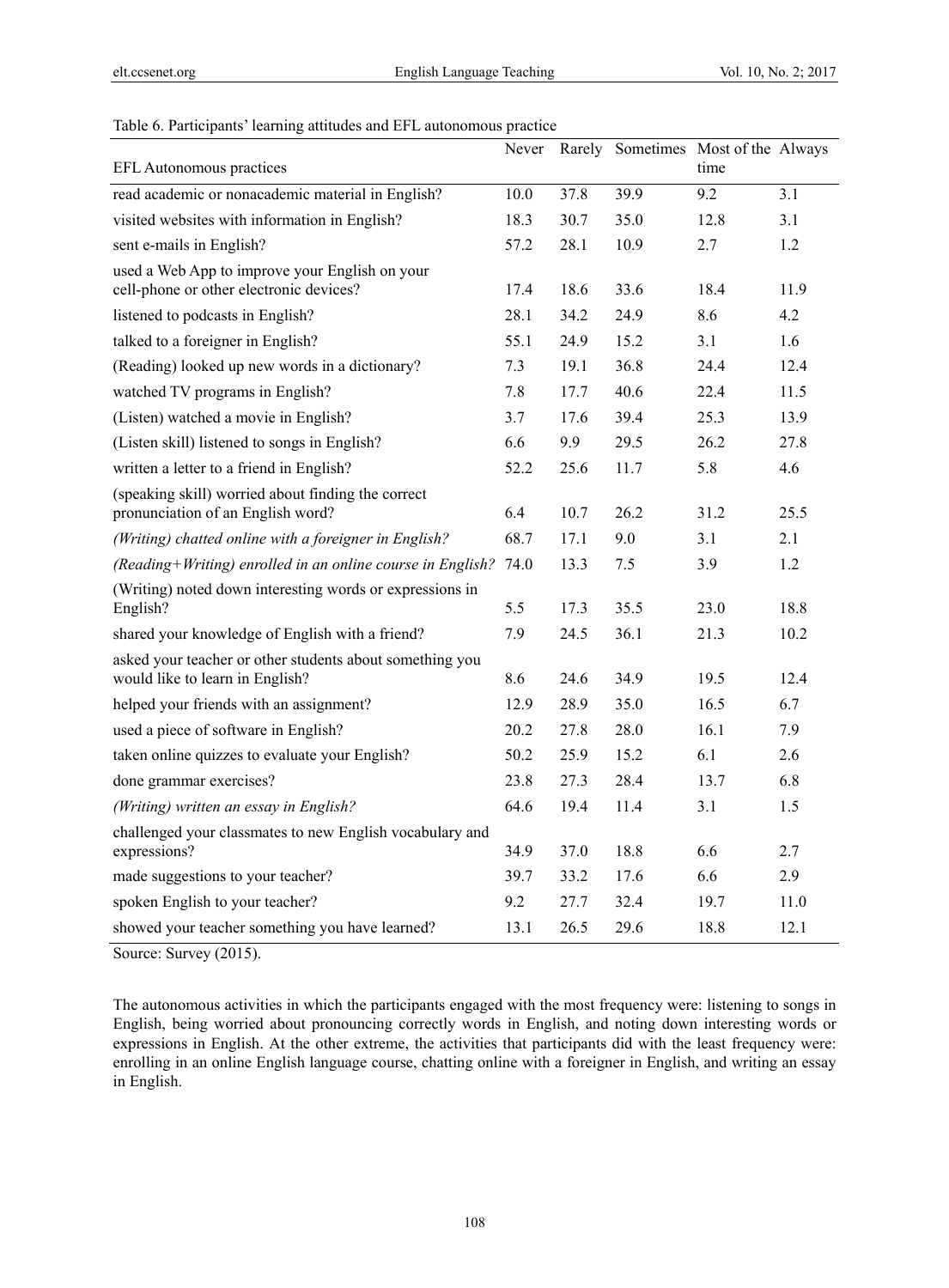

Figure 3. Participants' motivation for listening to songs as and ESL autonomy learning activity

In Figure 3, it is possible to observe in colors orange, green and violet the participants' positive motivation tendency for the item listening to songs as an EFL autonomous practice activity.



Figure 4. Participants' Autonomous worry about having a correct pronunciation in English language

In Figure 4, the colors orange, green and violet represent the participants' positive motivation tendency about their worry for having a correct pronunciation as EFL autonomous practice.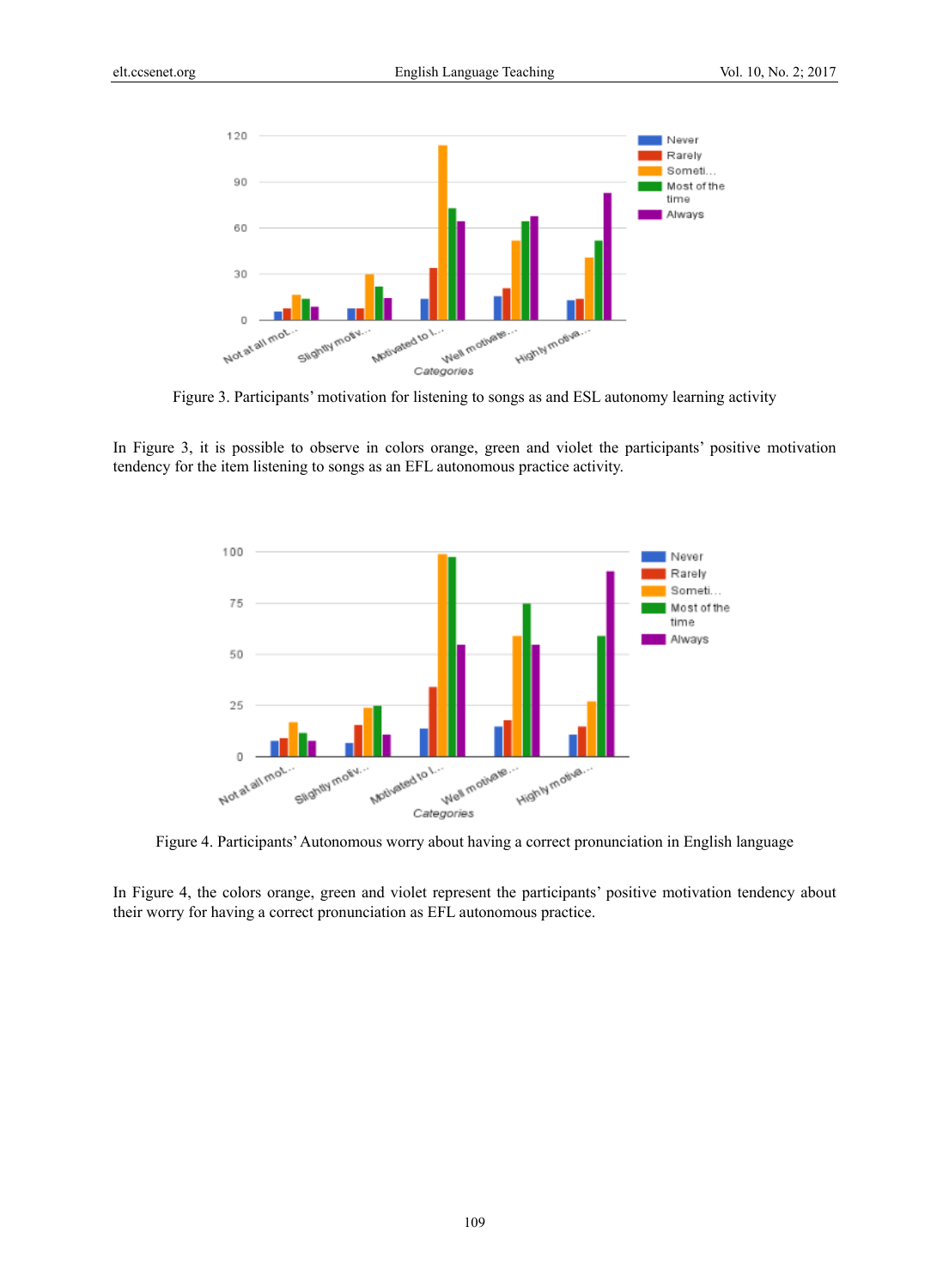

Figure 5. Participants note down interesting words or expressions in English autonomously

In Figure 5, it is observed that the participants are motivated to improve their vocabulary by taking notes autonomously in their process for EFL practice.

### **Discussion**

In addition to the works developed by Spratt, Humphreys, & Chan (2002); Ma and Ma (2012); and Cheng and Cheng (2013) about learning motivation and autonomy for learning, this study stems from an Ecuadorian higher education context, where official languages are Spanish, Kichwa and Shuar, but English language learning is highly promoted as a government policy. In such conditions, the process of EFL learning implies cultivating in the students the desire to learn it (Lamb, 2002; Masgoret and Gardner, 2003) which in turn, makes it necessary for learners to become self-disciplined and to engage in autonomous learning (Pickard, 1995). These two conditions are crucial elements in the process of mastering the foreign language being learned (Najeeb, 2013).

The results of this study ratify the existence of the cyclical interaction between 'autonomy and motivation' proposed by Spratt, Humphreys, & Chan in 2002. As consequence, using the target language manifested as social interaction activities has helped to reduce people's conscious efforts to learn new vocabulary or common expressions. In this sense, to motivate students to learn English, current processes in Ecuadorian colleges have added to the traditional based-on-the-textbook lessons, new learning strategies and activities to be used not only while in the classroom: intensive and extensive reading activities, listening and singing of songs via karaoke, didactic games and contests; watching movies or videos with subtitles on etc., which has been made possible due to the more and more available technology.

This EFL experience carried out in a university context showed that a high motivation for learning is a key element that promotes a positive attitude for the autonomous learning (Holec, 1981; Vandergrift 2005 & Dang 2010). Zhuang (2010) presents the positive educational attainment obtained as the result of the adequate selection of suitable methodology, the setting of goals, learning content, the rate at which students learn, and assessment as steps required to support the operation of the learning cycle presented by Dörnyei and Ushioda (2013) to intensify learner's success.

We agree with Yang (2007) and Sanprasert (2010) when they refer to 'autonomy in learning process' as the capability and responsibility that learners have in order to self-manage their educational strategies. Also, we value the contribution that technology brings as a powerful tool to enhance foreign language autonomous learning in South American countries, where, in the last two decades, many of the educational reforms being made incorporate the use and promotion of technology to learn, teach and evaluate a second or foreign language. Thus, we consider that educational technology should be applied extensively and intensively to support the improvement of the Ecuadorian educational system in general.

In relation to the category motivation, the results obtained showed that most of the participants chose a position between motivated and highly motivated for EFL learning. These results agree with the attitudes for EFL learning in Spatt's (2002) questionnaire, in which ten of the thirteen attitudinal items showed a clear tendency to 'high motivation for EFL learning'. These findings could also be the result of one of the Ecuadorian policies put into effect: promoting English Language learning as the language that improves the access to advanced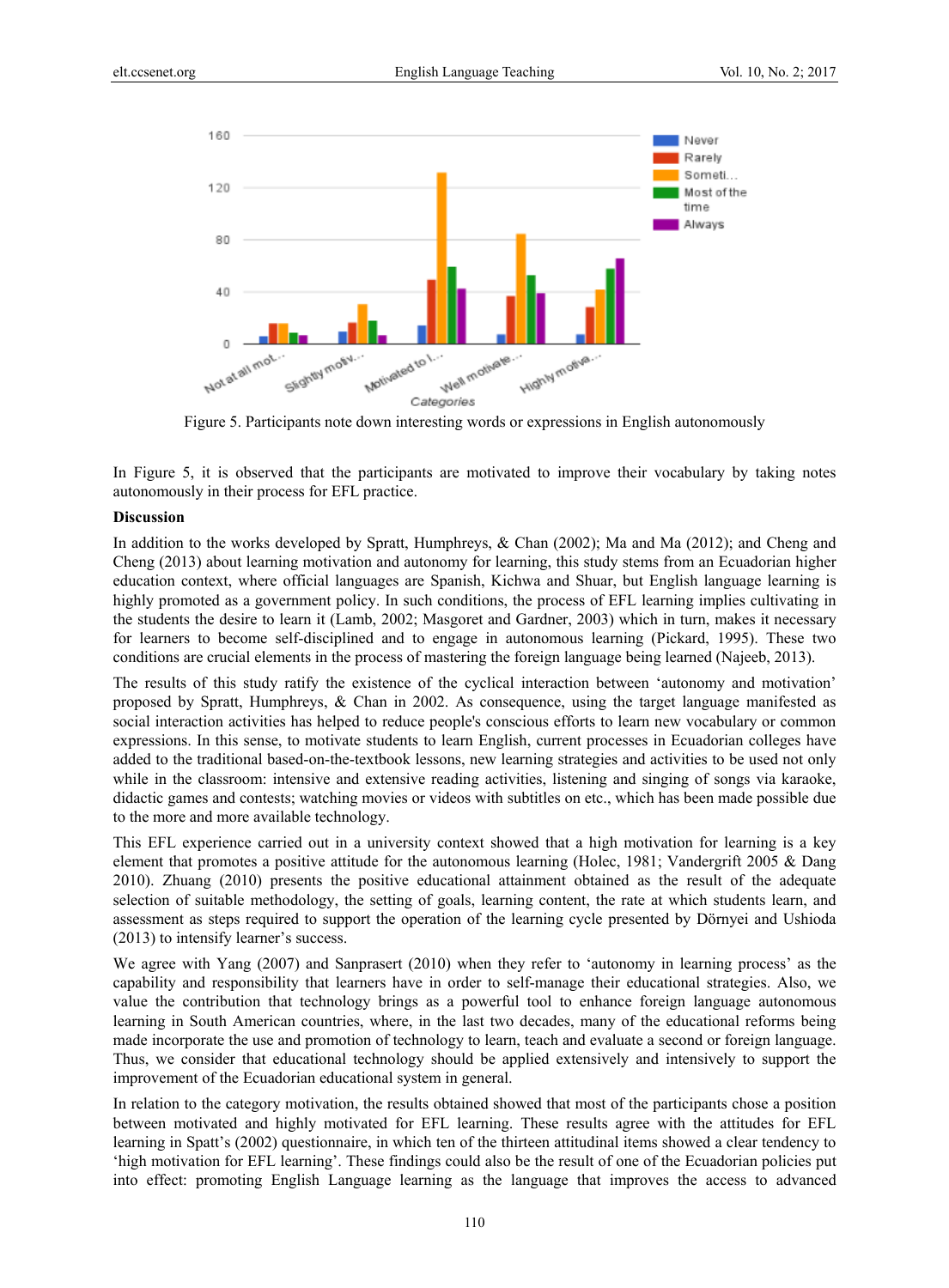technology, better work positions, cultural exchange programs, opportunities to pursue undergraduate and graduate degrees in English speaking countries among others. These reasons, it could be argued, have been the triggers of participants' intrinsic or extrinsic motivations in coherence with studies on motivation by Falout, Elwood, & Hood (2009); and Dörnyei and Ushioda (2013).

As for the relationship between participants' learning attitudes and their autonomy to engage in activities to learn English, the results showed a significant relationship in every item studied which confirms the levels of motivation already determined. However, the researchers wonder about such high levels of autonomy in terms of for how long the student remains motivated and what helps to maintain it, because, it has been observed quite frequently, that many college students find it difficult to execute and complete adequately 'short and long term autonomous projects'. This reality may have its answers in the limitations of the current educational system in Ecuador, where behaviorism and teacher-centeredness still reign in the three levels of educations. So, the attempts to change this model usually finds not only resistance from students, but also from a teacher that is not willing to give up control of her class in exchange for autonomous learning practice. Even so, processes of improvement have been set into motion that seek to promote autonomy in learning from primary to higher education institutions. This, of course, demands of teachers and professor to be trained to help in the process and create the so much longed independent autonomous learner

Finally, in Ecuador, there is still an extrinsic motivation centered on qualification, which moves teachers and students away from the true goal of education for sustainable development required in the 21st century, which seeks to ensure that students receive an education directed towards universal learning in which motivation for learning and autonomous learning already are key elements.

## **5. Conclusion**

This work reached the aims proposed. The levels of motivation related to frequency of occurrence of autonomous language learning activities undertaken by undergraduate students were examined. The results confirmed Spratt's (1998) position related to 'autonomy and motivation' factors in the sense that they create a cyclical interaction in the EFL learning process. In this research, other factors that also add to the dynamism of language teaching and learning were introduced: 'technological devices' and "stimulation from the teachers'. Based on the results of the Chi-square of Pearson, there were significant relationships between: the language learning stimulation performed by professors and participants learning attitudes at a high frequency level and the activities that showed greater autonomy were: listening to songs, worrying about correct pronunciation, and noting down interesting words or expressions in English. It is deduced from the above, that learners have an open interest to master the target language by learning and using vocabulary, correctly pronounced. This may be an indication that learners find lexis more important than syntax when it comes to choosing activities to master the new language. Additionally, because listening to songs in English is an out-of-the class activity, and in fact, the most popular learning activity among the participants, the implication may seem to make it part of the lessons delivered inside the classroom.

On the other hand, the activities that Ecuadorian EFL learners did with the least frequency were: enrolling in an online English language course, chatting online with a foreigner in English, and writing an essay in English. Learning is still seen as teacher dependent and as such, the idea of going to a website to learn a language is difficult to grasp as effective. It is well known that a central principle in language acquisition is being exposed to the language. Websites and resources that involve interaction (chat-rooms, wikis, blogs) the Internet should be encouraged and made clear to the learners as complementary for language learning. As for academic writing, mostly reflected as an essay, the culture of developing higher levels of thinking and reflection through this form of composition is almost inexistent. Using it as an opportunity for EFL learners to learn how to write and try out new language (structures, phrases, and words); although desirable for its evident benefits, is even less absent in the EFL classroom.

# **References**

- Alias, A. A., Ab Manan, N. A., Yusof, J., & Pandian, A. (2012). The Use of Facebook as Language Learning Strategy (LLS) Training Tool on College Students' LLS Use and Academic Writing Performance. *Procedia-Social and Behavioral Sciences, 67*, 36-48. https://doi.org/10.1016/j.sbspro.2012.11.305
- Bernaus, M., Wilson, A., & Gardner, R. (2009). Teacher's motivation, classroom strategy use, students' motivation and second language achievement. *Porta Linguarum, 12*, 25-36.
- Blake, R. J. (2013). *Brave new digital classroom: Technology and foreign language learning*. Georgetown University Press.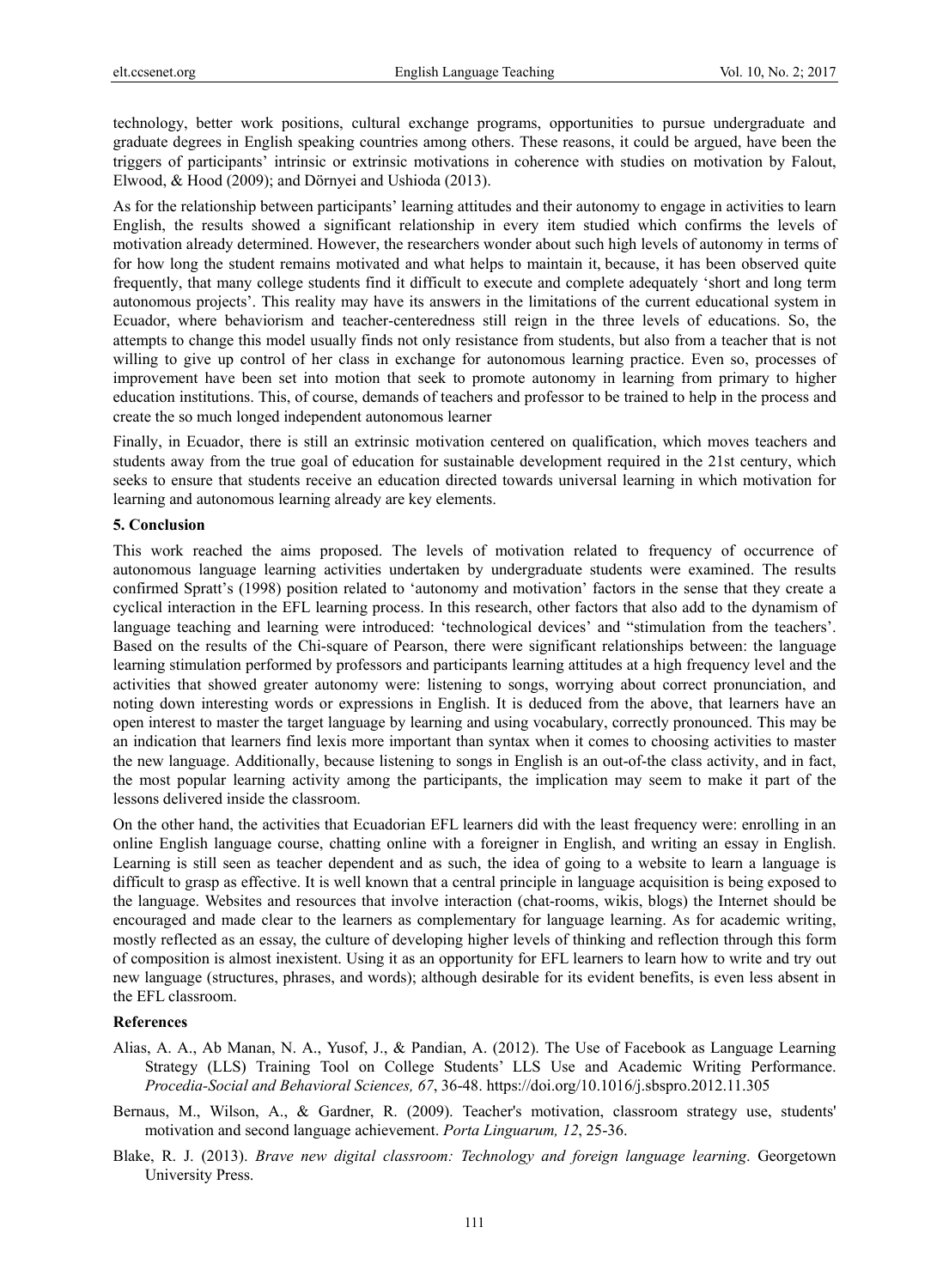- Chang, M. M. (2005). Applying self-regulated learning strategies in a web-based instruction: An investigation of motivation perception. *Computer Assisted Language Learning, 18*(3), 217-230. https://doi.org/10.1080/09588220500178939
- Cheng, M. C., & Cheng, T. P. (2013). Reflections of the Role of Motivation on Learning English for Successful College EFL Learners in Taiwan. *World Journal of Education, 2*(5), 8-14.
- Clarke, C. C. (1918). The phonograph in modern language teaching. *The Modern Language Journal, 3*(3), 116-122. https://doi.org/10.1111/j.1540-4781.1918.tb03384.x
- Dang, T. T. (2010). Learner autonomy in EFL studies in Vietnam: A discussion from a sociocultural perspective. *English Language Teaching, 3*(2), 3-9. https://doi.org/10.5539/elt.v3n2p3
- Dickinson, L., (1995). Autonomy and motivation: a literature review. *System, 23*(2), 165-174. https://doi.org/10.1016/0346-251X(95)00005-5
- Dörnyei, Z. & Csizér, K. (1998). Ten commandments for motivating language learners: results of an empirical study. *Language Teaching Research, 2*(3), 203-229. https://doi.org/10.1177/136216889800200303
- Dörnyei, Z., & Ushioda, E. (2013). *Teaching and researching: Motivation*. Routledge.
- Falout, J., Elwood, J., & Hood, M. (2009). Demotivation: Affective states and learning outcomes. *System, 37*(3), 403-17. https://doi.org/10.1016/j.system.2009.03.004
- Gardner, R. C. (1979). Social-psychological aspects of second language acquisition. In H. Giles, & R. St. Clair, (Eds.). *Language and social psychology* (pp. 193-220). Oxford: Blackwell.
- Stern, H. H. (1975). What can we learn from the good language learner? *Canadian Modern Language Review, 31*(2), 304-318.
- Holec, H. (1981). *Autonomy and Foreign Language Learning*. Oxford: Pergamon.
- Lamb, M. (2002). Explaining successful language learning in difficult circumstances. *Prospect, 17*(2), 35-52.
- Ma, Z., & Ma, R. (2012). Motivating Chinese Students by Fostering Learner Autonomy in Language Learning. *Theory Pract. Lang. Stud. 2*. https://doi.org/10.4304/tpls.2.4.838-842
- Masgoret, & Gardner, (2003). Attitudes Motivation, and Second Language Learning: A Meta-Analysis of Studies Conducted by Gardner and Associates. *Language Learning*, 167-221. https://doi.org/10.1111/1467-9922.00227
- Ministry of Education of Ecuador. (2014). Acuerdo 052-14. Disponible en http://educacion.gob.ec/wp-content/uploads/downloads/2014/03/ACUERDO-052-pdf
- Najeeb, S. S. R. (2013). Learner Autonomy in Language Learning. Procedia Soc. Behav. Sci., Akdeniz Language Studies Conference, May, 2012, Turkey 70, 1238-1242. https://doi.org/10.1016/j.sbspro.2013.01.183
- Naiman, N., Frohlich, N, Stern, H., & Todesco, A. (1978). The good language learner Research in Education Series, vol. 7 Ontario Institute for Studies in Education (OISE) Press, Toronto, Ontario.
- Noels, K. A., Clement, R., & Pelletier, L. G. (1999). Perceptions of teachers' communicative style and students' intrinsic and extrinsic motivation. *The Modern Language Journal, 83*(1), 23-34. https://doi.org/10.1111/0026-7902.00003
- Oxford, R. L. (1990). *Language learning strategies: What every teacher should know*. Boston: Heinle & Heinle.
- Patrick Proctor, C., Daley, S., Louick, R., Leider, C. M., & Gardner, G. L. (2014). How motivation and engagement predict reading comprehension among native English-speaking and English-learning middle school students with disabilities in a remedial reading curriculum. *Learn. Individ. Differ, 36*, 76-83. https://doi.org/10.1016/j.lindif.2014.10.014
- Pickard, N. (1995). Out-of-class language learning strategies: three case studies. *Language Learning Journal, 12,* 35-37. http://dx.doi.org/10.1080/09571739585200391
- Pintrich, P. R. (1999). The role of motivation in promoting and sustaining self-regulated learning. *International Journal of Educational Research, 31*, 459-70. https://doi.org/10.1016/S0883-0355(99)00015-4
- Pintrich, P. R., & Schunk, D. H. (2002). *Motivation in education: Theory, research and applications* (2nd ed.). New Jersey: Prentice Hall.
- Salaberry, M. R. (2001). The use of technology for second language learning and teaching: A retrospective. *The*